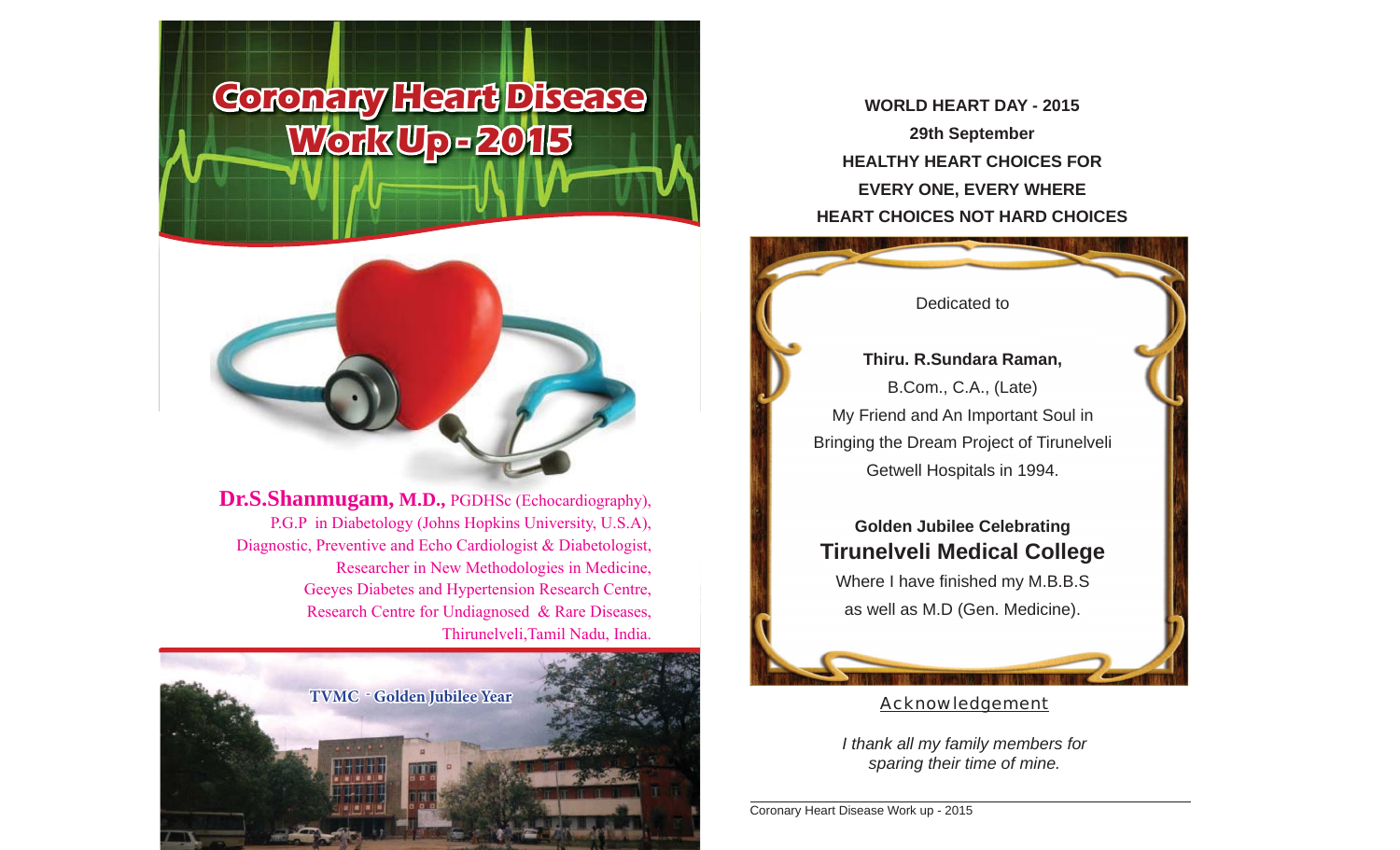## **Coronary Heart Disease Work Up - 2015**

**Coronary Heart Disease work up - 2015**

S.Shanmugam

Second Edition of Coronary Heart Disease Work up : September, 2015.

© Copy Right : S.Shanmugam.

All rights reserved. No part of this publication can be reproduced in any form or by any means without the prior written permission of the author.

*Dr.S.Shanmugam*, M.D., PGDHSc (Echocardiography), P.G.P in Diabetology (The Johns Hopkins University School of Medicine, U.S.A),

Thirunelveli

**GEEYES TRUSTThirunelveli2015**

Publisher : **GEEYES TRUST** 1, Bharathi Street, S.T.C.Road, N,G.O.'A'.Colony, Thirunelveli - 627 007, India.

Typeset and Printed at : **G.P.R. Offset Printers,**

 159/23/1, Kurichi Road, Melakulavanikarpuram, Thirunelveli - 627 005. Mob: 9443453271Ph : 2573281 (0462)

#### **PRICE : ₹50/-**

Coronary Heart Disease Work up - 2015

Coronary Heart Disease Work up - 2015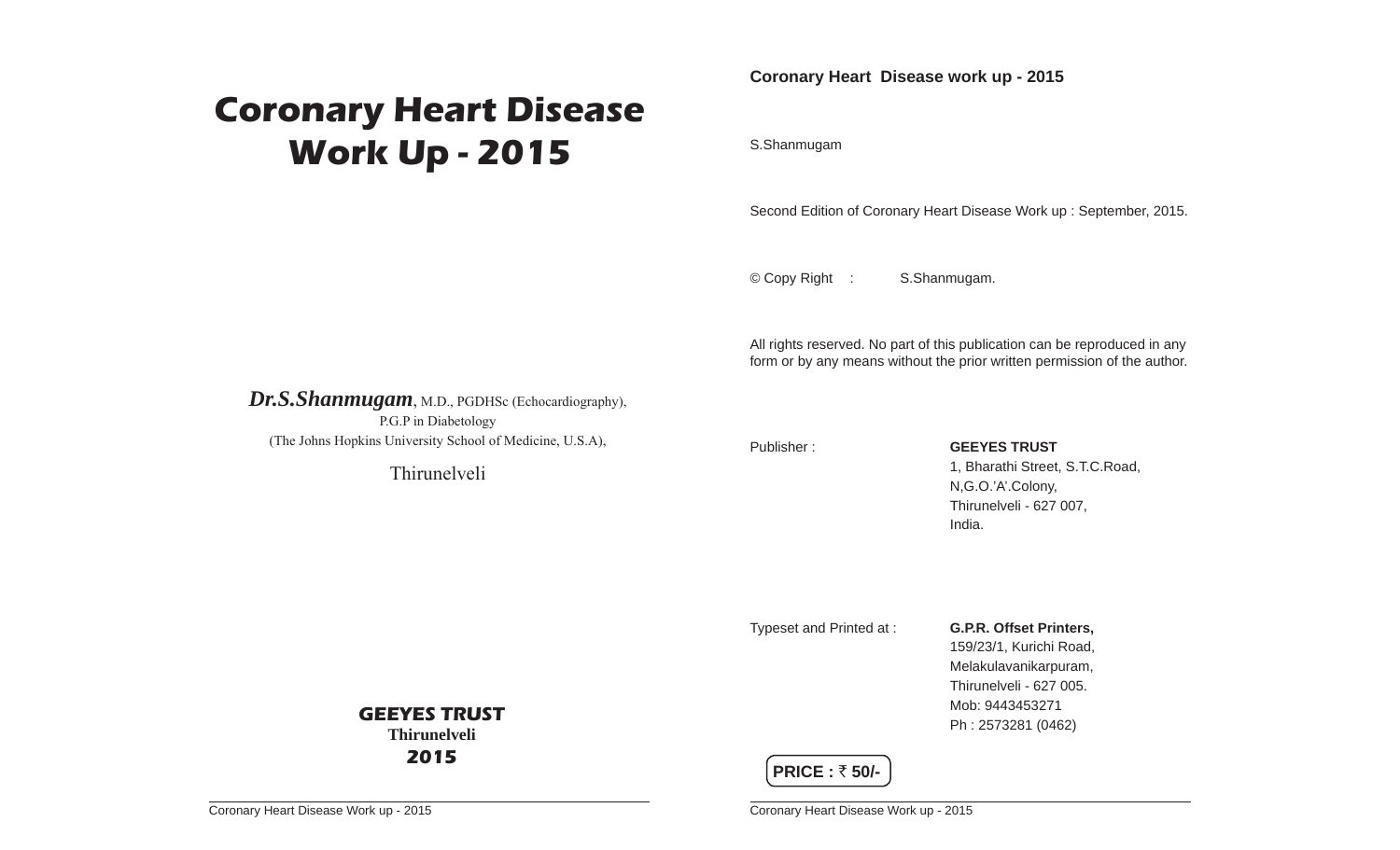### **CORONARY HEART DISEASEWORK UP - 2015**

**Dr.S.Shanmugam,** M.D., PGDHSc (Echocardiography), P.G.P in Diabetology (The Johns Hopkins University School of Medicine, U.S.A), Diagnostic, Preventive and Echo Cardiologist & Diabetologist, Researcher in New Methodologies in Medicine, Geeyes Diabetes and Hypertension Research Centre, Research Centre for Undiagnosed & Rare Diseases, Thirunelveli,Tamil Nadu, India. Cell: 9843009655Email: shanbhatir@gmail.com

#### **Introduction:**

 Coronary Heart Disease or Coronary Artery Disease is a spectrum of diseases affecting the anatomy, physiology and the metabolism of coronary arteries and ultimately that of the myocardium. There is a paucity of reliable contemporary data on the prevalence of coronary artery disease (CAD) and risk factors in Indians. The prevalence of CAD in India is getting into a speedy pathway is a known fact as per the statistics available. Four people die of heart attack every minute in India and the age group is mainly between 30 and 50. Twenty-five per cent of heart attack deaths occur in people less than 40.Nine hundred people under 30 die due to heart disease in India every day. Coronary artery disease and coronary risk factors are two or three times higher among the urban compared with the rural subjects, which may be due to greater sedentary behaviour and alcohol intake among urban. It is high time, every right thinking medical personnel should come forward to make the prevention of CAD as the main aim of practice for the sake of humanity to survive with better people.

 The real problem today related to CAD in India is, we as Physicians and Cardiologists are following the protocol created by Western literature and in spite of lot of follow up studies in India, going through the literature available, there is no specific India Centric Cardiac Work Up Methodology available even from bigger centres mainly concentrating on this important and dangerous disease of the present century. The aim of this short and practical write up is to create a Cardiac work up for Indian patients related to CAD or CAHD.

Being in the field of medicine for more than thirty nine years (1977 as a house surgeon), my experiences with the so called heart attack in vernacular language or CAD in technical language, as a House Surgeon, Family Physician, Post Graduate in General Medicine(1980-1982), Physician, ICU in charge Physician of a corporate hospital, Preventive Cardiologist and Diagnostic Cardiologist- Echo Cardiologist and the main area of my concentration namely as a Diabetologist, I have gained knowledge related to prevention, assessment and guiding at the present juncture using the modern methodology namely mapping the coronary arteries using conventional Coronary Angiography(CAG) or CT Coronary Angiography and deciding about the PTCA or CABG or medical management. As an important care giver after these procedures namely PTCA or CABG to prevent further deterioration in the long run, which is very much lacking in concept in India, I have also dwelt into the realm of so called rare causes of CAD especially in young people namely **"Myocardial bridging"** as a cause of CAD and also **"Spongiform cardiomyopathy"** always mistaken as Ischaemic Cardiomyopathy and are also diagnosed by me independently and have made me to think about sharing my hard earned knowledge for the development of the science of coronary arteries , can be christened as **Coronology** (I hope this is the first of its kind nomenclature in medical literature )and not chronology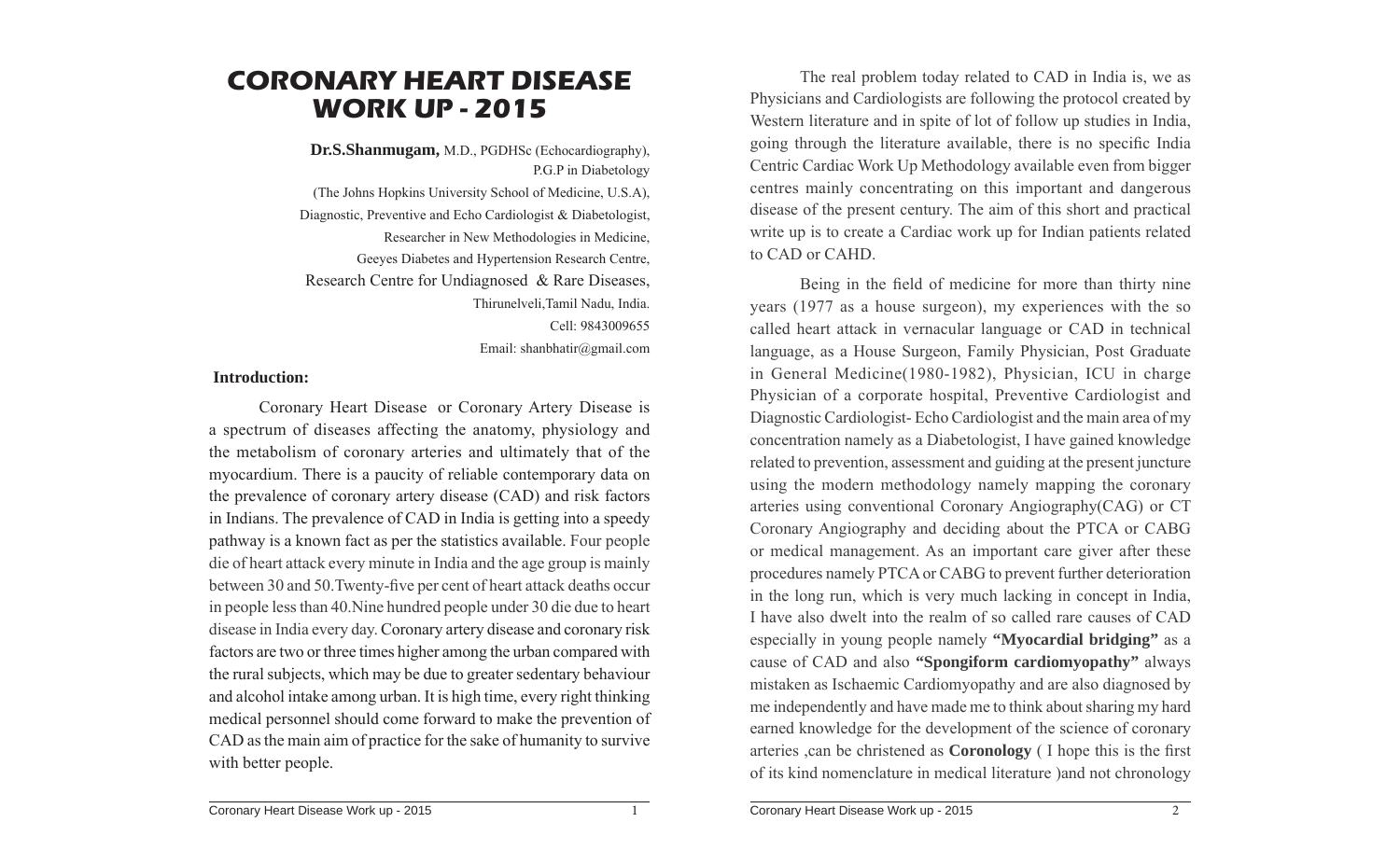and also for the benefit of patients. That is the reason for rewriting this small booklet on Coronary heart disease work up -2015. This will enhance the India centric approach among the Physicians, Cardiologists and Cardiothoracic Surgeons for creating in the long run a protocol for our Indian patients and this is the aim of rewriting this book and also my wish.

I thank all the patients for their confidence reposed on the very dangerous and life threatening illness to be treated during the heydays of Physicians as practical Cardiologists and now in a new avatar as a guiding Cardiologist for CAG done patients, the need for PTCA or CABG or medical management after assessing CAG personally.This work up will not discuss about Acute Myocardial Infarction and its management. Emergency PTCA or CABG also does not come into this discussion for obvious reasons known to the readers.



 **Coronary circulation** is the circulation of blood in the blood vessels supplying the heart muscle (myocardium). The vessels that deliver oxygen-rich blood to the myocardium are known as **coronary arteries**. The vessels that remove the deoxygenated blood from the heart muscle are known as cardiac veins. These include the great cardiac vein, the middle cardiac vein, the small cardiac vein and the anterior cardiac veins.

 As the left and right coronary arteries run on the surface of the heart, they can be called as epicardial coronary arteries. These arteries, when healthy, are capable of auto regulation to maintain coronary blood flow at levels appropriate to the needs of the heart muscle. These relatively narrow vessels are commonly affected by atherosclerosis and can become blocked, causing angina or a heart attack. The coronary arteries that run deep within the myocardium are referred to as subendocardial.

The coronary arteries are classified as "end circulation", since they represent the only source of blood supply to the myocardium; there is very little redundant blood supply, which is why blockage of these vessels can be so critical.

 The two coronary arteries originate from the left side of the heart at the beginning (root) of the aorta, just after the aorta exits the left ventricle. The left coronary artery originates from the left aortic sinus, while the right coronary artery originates from the right aortic sinus. No artery arises from the posterior aortic sinus. The left main coronary divides into **left anterior descending (LAD)** and **Left circumflex** (**LCx**) branches.

#### **Coronary artery dominance**

 The artery that supplies the posterior descending artery (PDA) determines the coronary dominance. If the posterior descending artery is supplied by the right coronary artery (RCA), then the coronary circulation can be classified as "right-dominant". If the posterior descending artery is supplied by the circumflex artery (CX), a branch of the left artery, then the coronary circulation can be classified as "left-dominant". If the posterior descending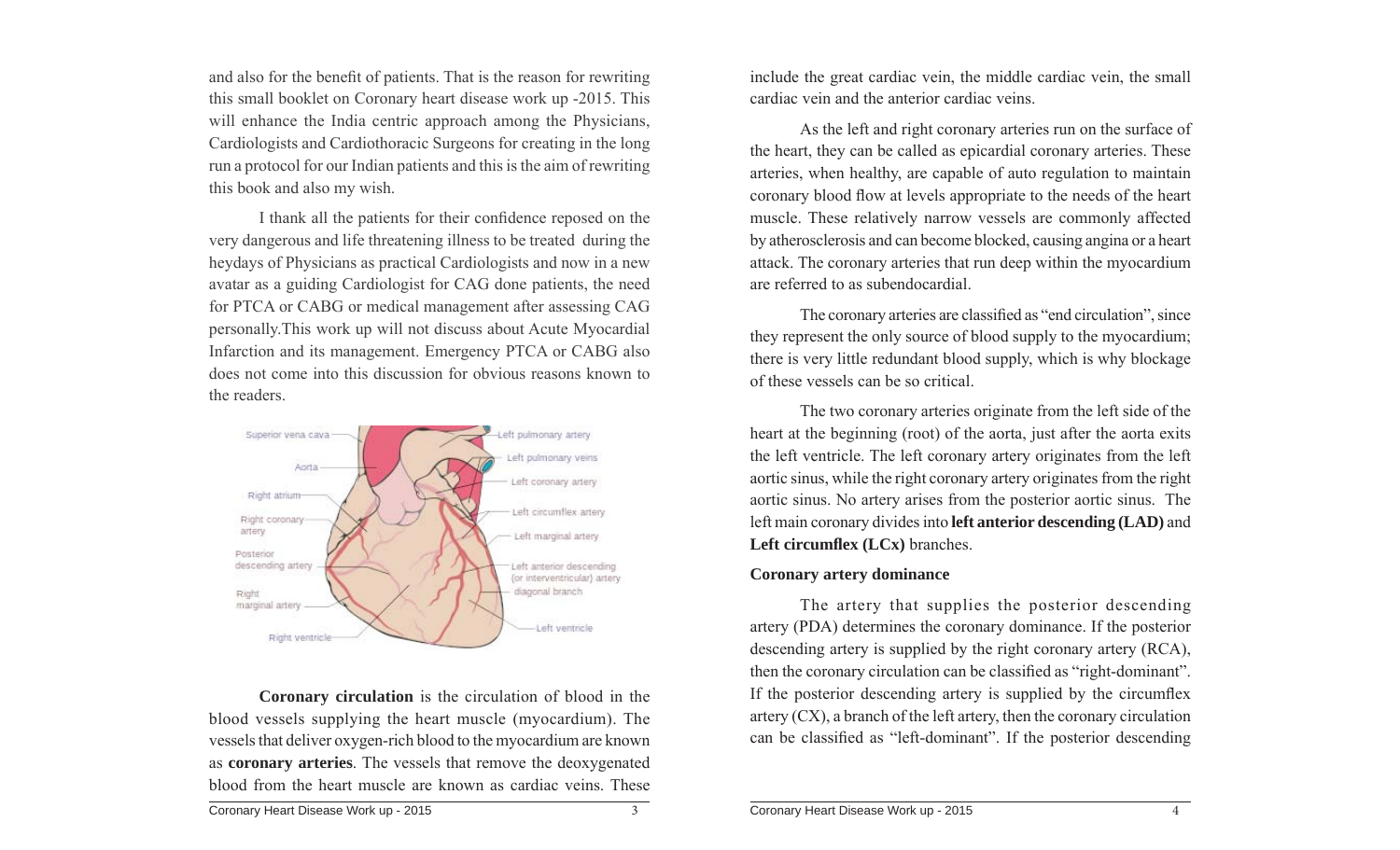artery is supplied by both the right coronary artery and the circumflex artery, then the coronary circulation can be classified as "codominant".

| <b>Anatomic Region</b> | <b>Coronary Artery (most likely</b> |
|------------------------|-------------------------------------|
| of Heart               | associated)                         |
| Inferior               | Right coronary                      |
| Anteroseptal           | Left anterior descending            |
| Anteroapical           | Left anterior descending (distal)   |
| Anterolateral          | Circumflex                          |
| Posterior              | Right coronary artery               |

**The basic facts:** The CAD is nowadays easily noted and treated at the rural level itself is a good development in the field of social and therapeutic cardiology. The city based Cardiologists and Cardiothoracic Surgeons' main job is to handle the cases of CAD with the recent armamentarium available namely angiography followed by angioplasty with stent namely PTCA or CABG. The work up of CAD patients in India is not perfect with the knowledge available at present is the observation which made me to pen this booklet. Because of this, the recurrent rate of symptoms and also mortality among post PTCA and CABG is possible and is a reality. To prevent such incidents, there are good number of scientific information available and need to be applied in practice is the theme of this booklet.

 The important points missed during work up of CAD in India during follow up of cases of PTCA or CABG are identified during the work up as noted below. The missing links in the work up will be discussed then and there for the benefit of the reader.

#### **A. Biochemical and clinical pathology investigations:**

1. **Triglycerides:** Level of serum lipid profile is not given much importance even by higher centres specializing in this art. Mainly

the triglycerides which invariably is higher in cases of severe form of CAD is not given importance as in the case of total cholesterol. So, most of the time,the prescription is not containing drug for reducing or controlling the triglycerides. In my experience triglycerides increase, produces more damaging and dangerous type of CAD and also affecting major arteries of the body including the formation of Carotid plaques, producing block to the blood supply to brain even in non diabetics. Dyslipidemia is defined as any of the following:

- Serum total cholesterol  $\geq 200$  mg/dL.
- Serum LDL cholesterol ≥ 130 mg/dL.
- Serum HDL cholesterol  $\leq 40$  mg/dL in men and  $\leq 50$  mg/dL in women.
- Serum triglycerides  $\geq 150$  mg/dL.
- Ratio of cholesterol to HDL cholesterol  $= 3.72 4.9$ . In my experience if it is above 5, there is a predilection of AMI at the earliest.
- Ratio of LDL cholesterol to HDL cholesterol = 1.0 3.55

2. **HDL Cholesterol:** Most of our CAD patients are having normal level of lipids except low HDL was noted by me in 1995 itself and now it is a known fact in Indian scenario. With no drugs available for increasing HDL and only exercise being the option, a follow up vigilance is not done in these patients.

3. Lipoprotein 'A' and fibrinogen are not tested routinely in patients in India. Even in reangiography group, it is not done. My experience is that Lipoprotein' A' can be one of the reasons for reocclusion or new lesion in CAD. So, by estimating it and treating it with available nicotinic acid, a positive outcome can be expected. As an example, I have come across a lady of 42 years who developed AMI in her forties and treated with single stent. Later within two years, she developed two more occlusive vessels and done PTCA once again.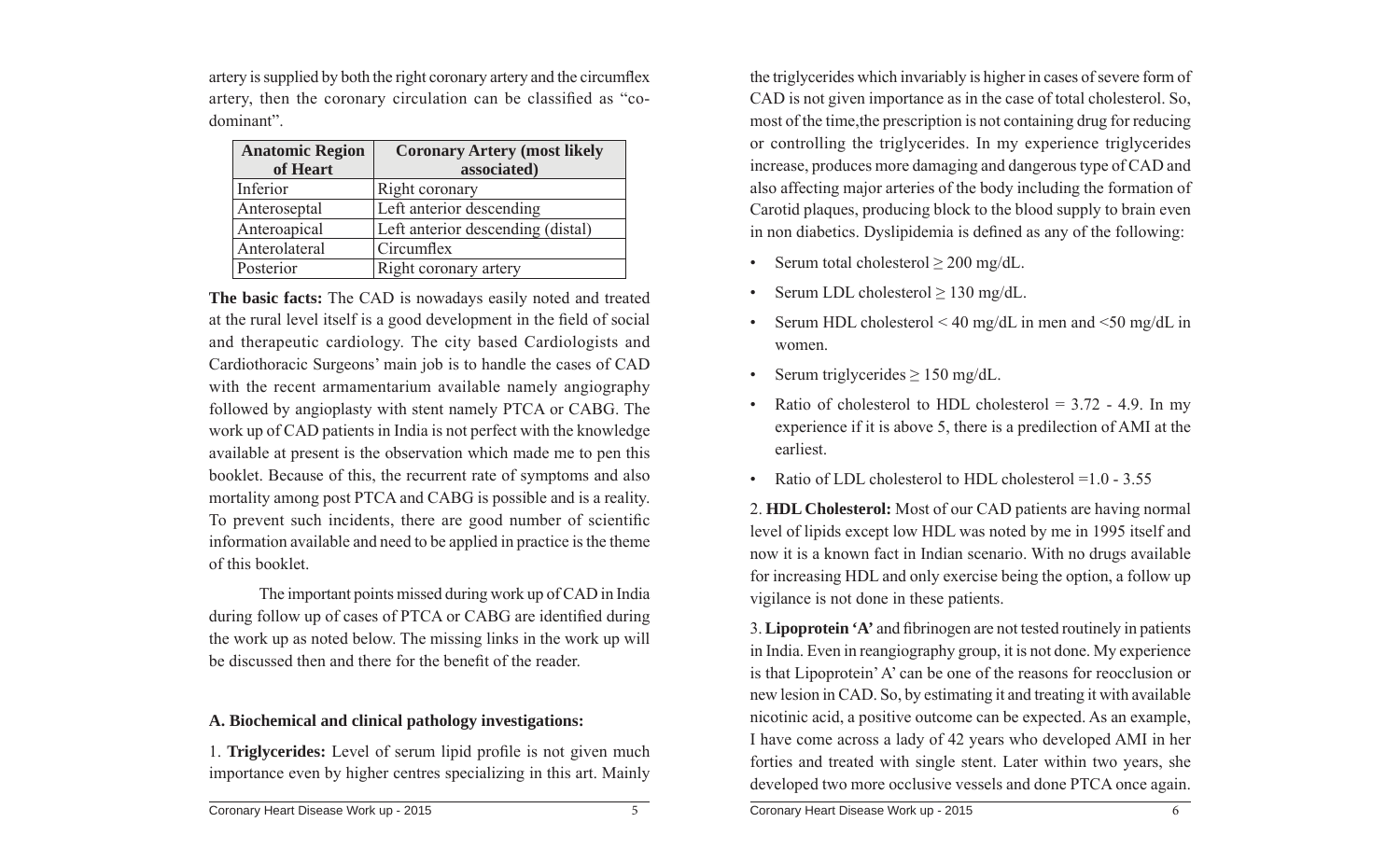While this patient was worked up, she had a fourfold increase in Lipoprotein A and now after treating her increased Lipoprotein A, she is better and the stent patency is confirmed by CT Coronary Angiography recently after two years and no new lesions noted in other arteries.

4. **Fibrinogen:** I have got the opportunity to estimate the same from 1994 onwards in Thirunelveli. There was a drug available namely Bezafibrate and is not available at present. Even in USA, they are not testing fibrinogen because of the non availability of a drug for treating the same. I am using a medicinal plant powder drug from Siddha System of Medicine which acts well to reduce Fibrinogen. Recently, a patient who had high Fibrinogen level was treated using this drug and her stent is patent was made out using CT Coronary Angiography after four years of PTCA, with no other lesion in the arteries.

My another important observation related to fibrinogen is that in Indian patients even the level of 300 mg ,especially in diabetic patients produces more atherosclerotic events in the form of CAD or PVD.Normal value quoted is 200 to 400mg/100 ml.

 Fibrinogen plays an important role in viscosity, and therefore blood flow, and also appears to play an important role in thrombus development and lysability. Fibrinogen is a protein that plays a key role in blood clotting. Fibrinogen is a sticky, fibrous coagulant in the blood that appears to significantly increase the risk of experiencing one of the leading causes of death and disability - stroke. High fibrinogen level is significantly associated with CAD and carotid atherosclerosis. The plasma level of fibrinogen is associated with the risk of ischaemic heart disease (IHD) and the severity of atherosclerosis. Patients with CAD tended to have higher fibrinogen levels than those without the disease. Of the patients whose fibrinogen levels fell within the two highest quartiles  $($ >331 mg/dL), about 75% of men and 50% of women were diagnosed with clinical CAD. A previous history of heart attack in the group with CAD was also associated with significantly higher average levels of fibrinogen. Fibrinogen was a strong and significant independent predictor of death from all causes in both men and women. The percent mortality rate jumped by over seven-fold in those with the highest fibrinogen levels, compared to those with the lowest levels. Fibrinogen's association with increased mortality is probably directly related to its ability to promote thromboses or clots, by causing platelets to clump inside blood vessels. This is one of the main mechanisms underlying ischemia and heart attack. Exercise, quitting smoking and certain medications have been shown to lower fibrinogen in the short term. Certain antioxidants are capable of dramatically reducing blood levels of lipid peroxides and oxidized lipoproteins.

5. **Platelets** play an important role in cardiovascular disease both in the pathogenesis of atherosclerosis and in the development of acute thrombotic events. Their importance in coronary disease and in acute coronary syndromes is indirectly confirmed by the benefit of antiplatelet agents (particularly aspirin, clopidogrel and the glycoprotein IIb/IIIa inhibitors) in these disorders.

 In our observation, patients who have got increased platelet count in a routine investigation programme, have got more complicated CAD and in CAG, lesions of significance are noted.

 The other biochemical markers like Uric acid, Homocystine and High Sensitive C-Reactive protein (high-sensitivity CRP (hs-CRP) are not estimated and included in analysis because this work up itself has given proper direction for prediction.

#### **Five blood markers of CAD- Dr.S.Shanmugam's Formula of Prediction of CAD**

 Analysing one thousand CAGs investigated patients in a hospital, an important formula for the prediction of CAD which needs intervention in the form of PTCA or CABG in a particular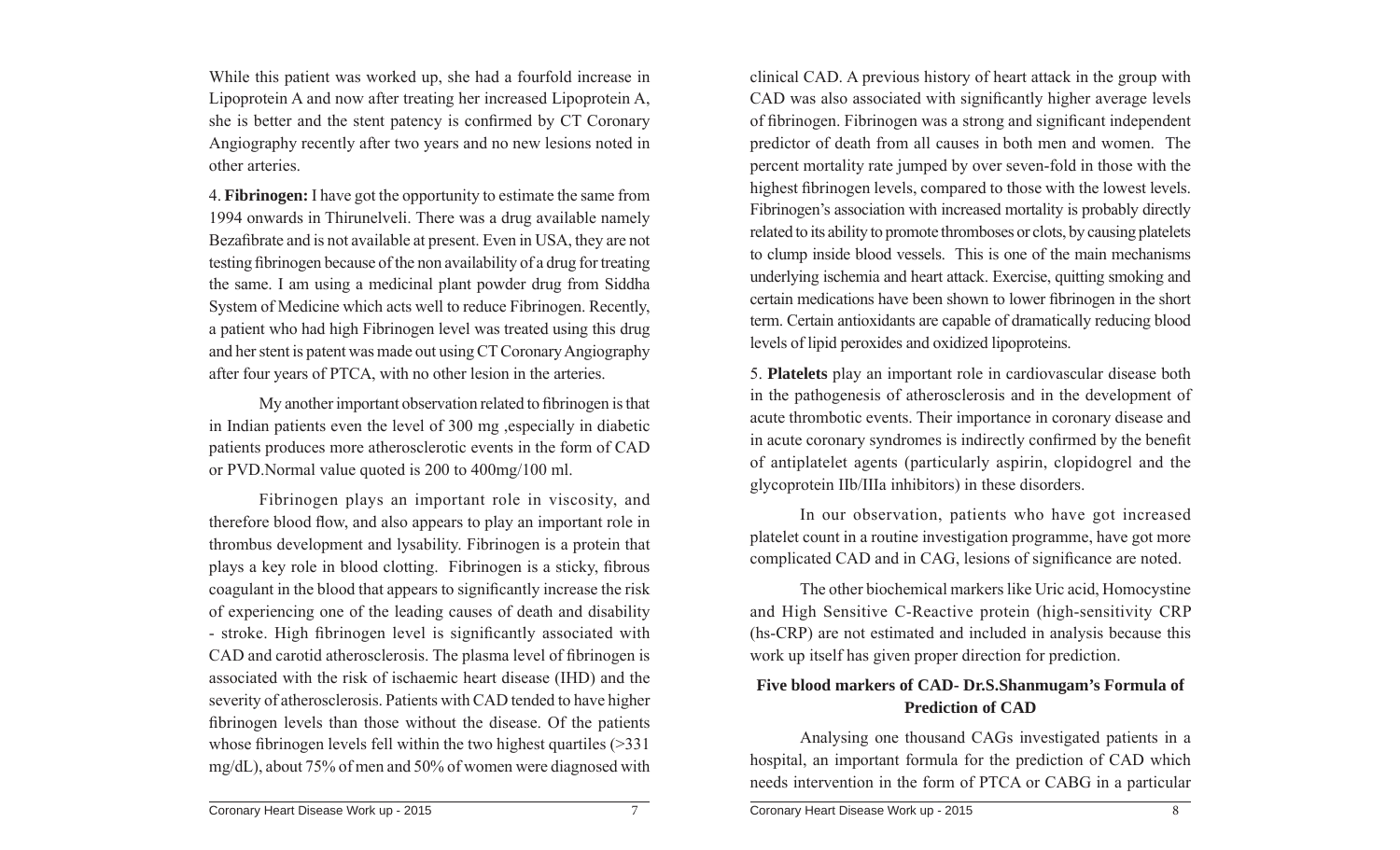patient is created. I call this as "Dr.S.Shanmugam's Formula of Prediction of CAD". The following tests are mandatory in every patient to conclude and get into action.

- 1. Serum Lipid profile revealing two factors namely increase in **Triglycerides** and Low **HDL cholesterol** as factors of importance.
- 2. Increase in **Platelet count** more than 2.5 Lakhs.
- 3. Increased **Lipoprotein A** level.
- 4. Increased **Fibrinogen** level.

As per the formula if three factors out of these five factors are positive, then the CAD severity is high and will have to decide about CAG followed by PTCA or CABG.

#### **B.Investigations pertaining to Cardiac work up:**

**1. ECG:** This is a basic work up tool in the CAD analysis. It is one of the most important tools and is the oldest and most reliable tool for prediction and confirmation of CAD spectrum in bedside itself. It also gives us the data related to which portion of the heart is affected namely inferior, anteroseptal, lateral and basal of left ventricular infarction or right ventricular infarction including atrial infarctions. The electrical disturbances due to CAD can also be studied in ECG which may sometime produces adverse results due to life threatening arrhythmias. The atrial and ventricular enlargements and electrolyte imbalances due to treatment with diuretics especially potassium level changes and digoxin effect or toxicity can be gained out of this simple tool.

The present knowledge about ECG findings after doing CAG is that even in a case of severe occlusion in LMCA(Left main Coronary artery) namely 90% block , there may not be any ECG changes including the changes expected in aVR lead related to

LMCA. So, with the present protocol, ECG helps to rule out present changes especially AMI and predictive value for development of AMI is not specific.

#### **2. X Ray Chest: Role of X-ray Chest in Cardiology- forgotten investigation**

 The development of investigations in cardiology started with X-Ray Chest (1895) and then ECG (1901). This is apart from clinical assessment of the said case. There was a time, after these two investigations, cardiac catheterization and Cine angiography were used till such time the non invasive Echocardiography comes to the centre stage of cardiac investigation with the further development of TEE and stress ECHO and so on. For every investigation, there is always some role play in the diagnosis of a disease or group of diseases.

 Unfortunately nowadays most of the cardiologists believe that there is no need for taking X-Ray Chest in a case of cardiac complaint. The important information which can be derived out of taking X-Ray Chest before taking Echo is not well understood in Indian context nowadays is the observation made by me as a Diagnostic Cardiologist. The following information will be got only out of X-Ray Chest namely

- 1. The massiveness of Cardiomegaly can be appreciated as a wholesome only in X-Ray Chest which helps to report the Echo findings after verification- Which is not usually done and produces below average reporting in Echo most of the time. To decide which chambers of the heart are enlarged can be cross verified with the X-Ray findings- an added advantage for better diagnosis.
- 2. It will help to decide about the possible Pericardial Effusion effectively in Echo.
- Coronary Heart Disease Work up 2015 3. Most important thing is the status of the aorta and any aortic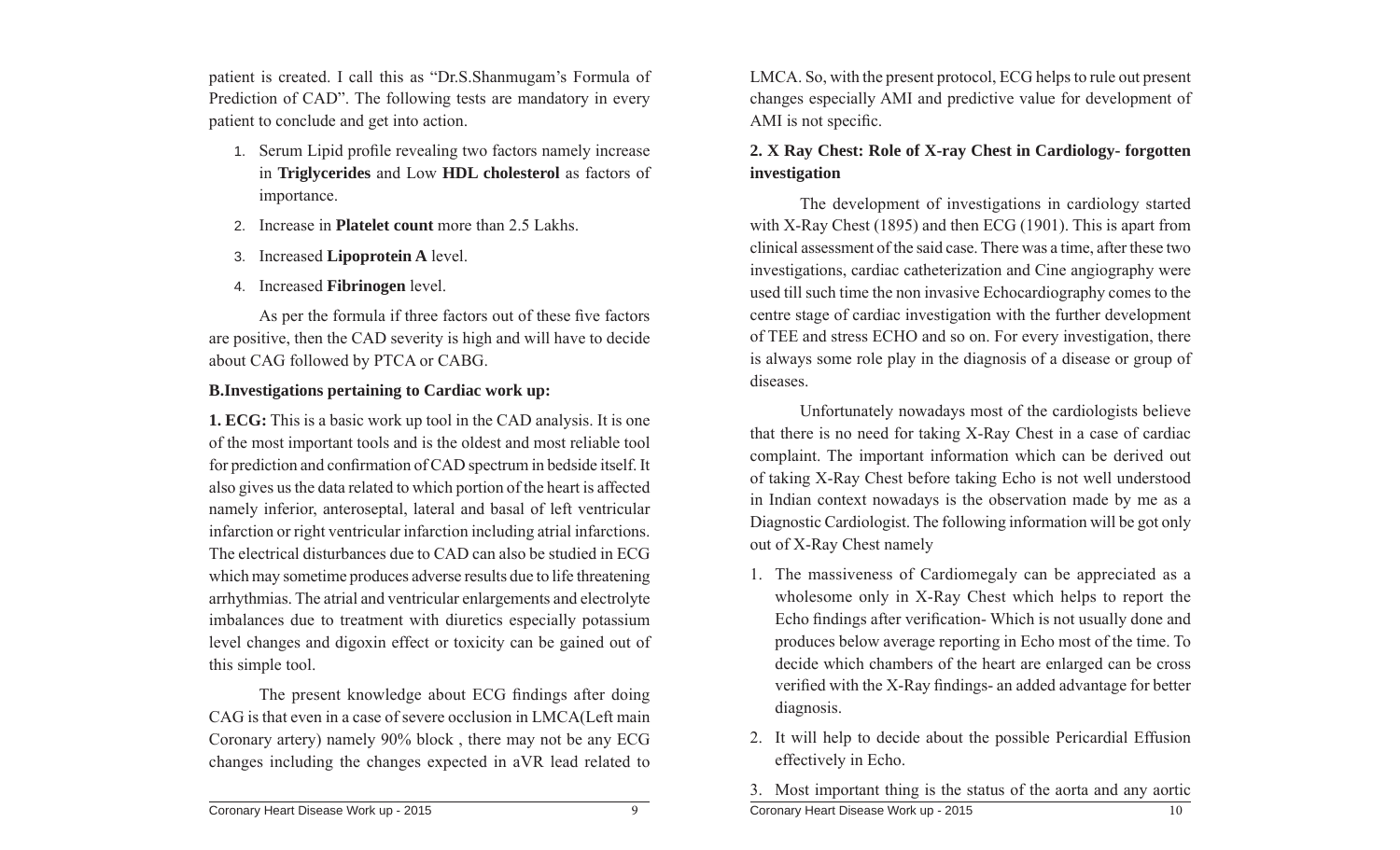dilatation and the etiology depending on the calcification in the aortic knob helps to decide the possible atherosclerosis as a cause.

- 4. The lung field findings namely the picture of acute pulmonary edema can be assessed by the X-Ray Chest than the Echo alone. Because in Echo if the EF is decided as low, usually the diagnosis is one of dilated or ischemic cardiomyopathy but here are conditions in which the EF is low but the heart functions are not that much affected as in the case of Non-compaction cardiomyopathy or spongiform cardiomyopathy.
- 5. The presence of pleural effusion after the procedures like PTCA and also CABG are well brought out only by X-Ray Chest. The Cardiothoracic Surgeons fortunately do regular X-Rays after surgery.
- 6. The pulmonary artery dilatation is well thought of only in X-Ray Chest and CT scan thorax or CT Angiography helps in confirming the diagnosis.

 These are Cardiology related findings which make it mandatory taking of X-ray Chest in a case of cardiac complaint especially in CAD work up.

**3. Echocardiography:** The introduction of Echocardiography with colour doppler has revolutionized the practice of cardiology and CAD work up. It helps to decide about the regions of affection, cardiac function in the form of EF, thrombosis in any chambers and also any other affection like pericardial effusion due to massive infarction. It helps even to decide in an ECG negative case, the possibility of infarction in the bedside itself. When there is hypokinetic segment in Echo, it almost decides the CAD severity and there is no need for TMT test to assess the severity and ideal is to go for CAG investigation in a recent case of CAD. The Dobutamine stress Echo is not routinely done in most of the centres.

**4. TMT:** Tread mill test was considered as a golden test for ruling out CAD. But now with the arrival of CAG and also CT coronary angiography, the value of TMT in predicting CAD is still retained but with limitations. Negative result does not preclude CAD. Most of the time in the elderly people, because of the affection of knee joints due to Osteo arthritis, the test cannot be done.

**5. Coronary Angiography (CAG):** It is the golden test at present. The details expected related to CAG are

- a. It should bring out the anatomy of all the three coronaries.
- b. It should tell any calcification is present in fluoroscopic screening.
- c. The functional aspect of the heart is to be reported-LV function.
- d. The abnormal anatomy of the coronaries like ALCAPA (Anomalous origin of the left coronary artery arising from the pulmonary artery) is to be noted.
- e. The milking effect in the case of myocardial bridging should be noted especially in cases of young people who developed AMI and also when there is a positive finding in Echocardiography.
- f. For the purpose of doing CABG, LIMA (Left Inferior Mammary Artery) anatomy should be brought out in every CAG.
- g. The renal arteries should be studied as a routine to identify any defect in the arteries especially in severe hypertension associated with CAD.
- h. If possible and suspected, the aortic anatomy to rule out the aortic aneurism.
- i. The carotids may be possible to study if needed.

 Unfortunately, most of the time the CAG done in our centres need more improvement in clarity and also with the above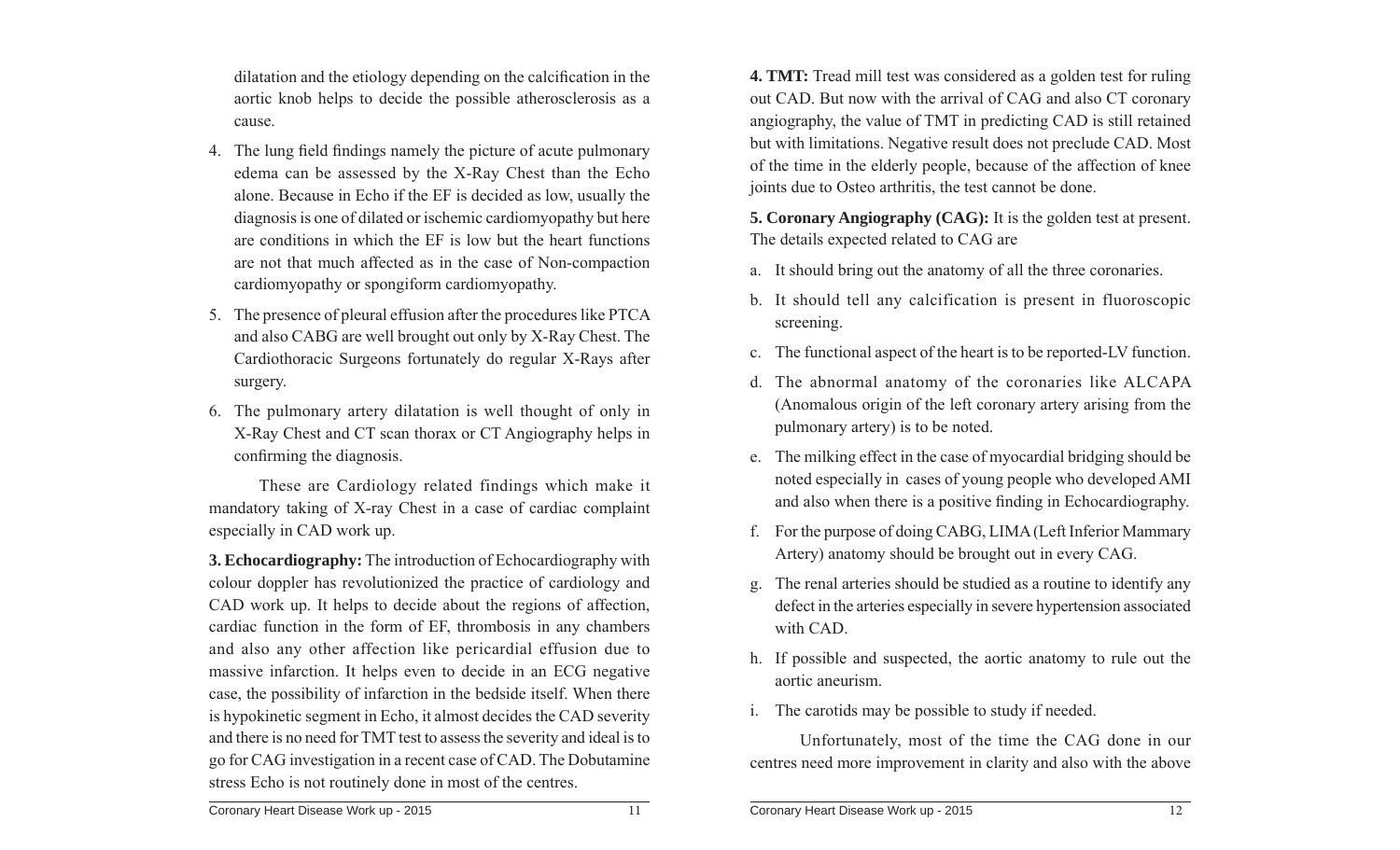information availability is the observation of the author after perusing 1000 CAGs in a span of four years with various centres doing CAG for the patients.

**The important observation, I have made is related to collaterals in CAG. If there is a method by which the collaterals helping as natural CABG is worked out , lot of cases of CABG as well as PTCA can be avoided in more than 30 % of cases of CAD. The end circulation concept needs revision in the wake of collaterals from one artery to another. If a methodology is created which can quantify the occlusion effectively with the available CAG and not with Fractional fl ow reserve (FFR) CAG which is not available in all the centres, it will be a good decision making approach.**

**A coronary angiogram showing the left coronary circulation.** 



**Coronary angiography of a critical sub-occlusion of the** common **trunk of**  the left coronary artery and the circumflex artery. (See arrows)



**6. CT Coronary Angiography (CTCA):** An important tool in the cardiac work up of CAD, it is not accepted widely by Cardiologists especially in India. The fact should be understood that if CAG is like a video of an individual to be assessed for marriage, the CT Coronary angiography is like a photo. Both have got important roles to play to assess. The same is applicable in CAD work up. Some centres routinely do both. But it is really useful in certain areas of work up is my finding.

- 1. In ALCAPA it is the best investigation for correct diagnosis.
- 2. In Myocardial bridging especially when suspected milking effect is noted in CAG.
- 3. In Spongiform Cardiomyopathy when Cardiac MRI is not available it helps to diagnose the case.
- 4. Calcium score (CACS) helps to predict the CAD and is routinely used in Western centres of Cardiology.

 A computerized tomography (CT) coronary angiogram is an imaging test that looks at the arteries that supply heart with blood. CT angiograms do not use a catheter threaded through blood vessels to heart. CT coronary angiograms are noninvasive and an option for people who have only a moderate risk of coronary artery disease. This test uses a special type of computerized tomography to check for calcium in coronary arteries, which can be a risk factor for coronary artery disease. Calcium score above 400 is considered as predictive of severe CAD.



 *The ideal cardiac work up for CAD should include CT Coronary Angiography followed by CAG.The Anatomy will be well brought out by CTCA and Physiology by CAG.The exercise will be cost effective considering the best decision making in the long run.*

Coronary Heart Disease Work up - 2015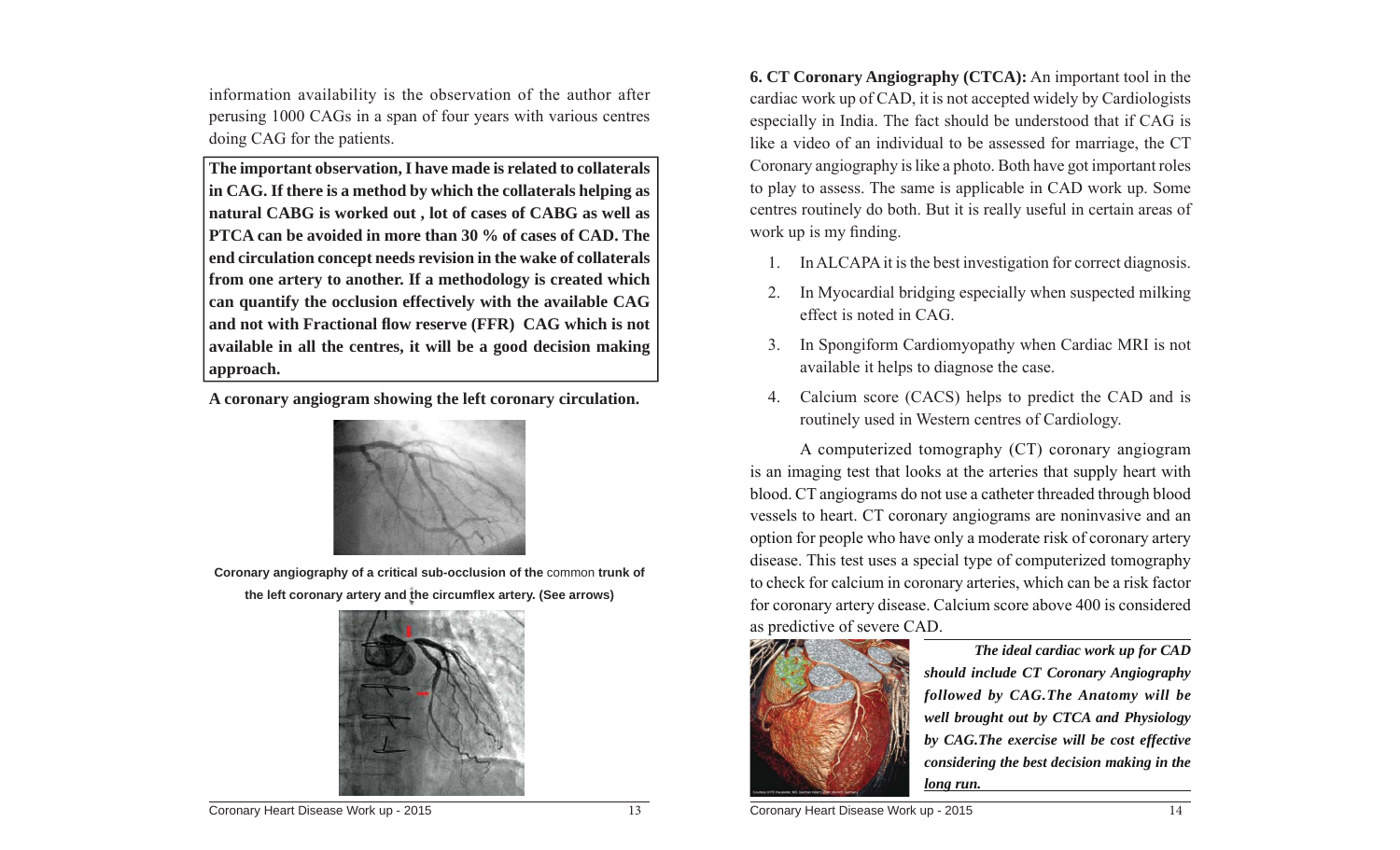**7. Thallium stress test** is a nuclear imaging test that shows how well blood flows into the heart during exercise and at rest. A **radioisotope** (nuclear material) is administered intravenously. It settles into the heart muscle and pinpoints spots that are abnormal. The thallium stress test can show:

1. The size of the heart chambers

2. Ventricular function

3. Myocardial perfusion

4. Scarring of the heart muscle from previous infarction.

 This is used to decide whether CABG or PTCA will be useful in case if it is needed.

**8. MRI Scan** is nowadays used in some centres to assess the scarring of the cardiac muscles before deciding about the usefulness of CABG or PTCA.

#### **9.Cardiac PET Study**

A PET study is a diagnostic test used to evaluate blood flow to the heart. During the test, a small amount of radioactive tracer

is injected into a vein. A special camera, called a gamma camera, detects the radiation released by the tracer to produce computer images of the heart. Combined with a medication, the test can



No Metabolism Metabolic activity

help determine if there is adequate blood flow to the heart during activity versus at rest. The medication simulates exercise for patients unable to exercise on a treadmill or stationary cycle.

 The test is also used to evaluate the amount of damage to heart after a heart attack and also evaluate the effectiveness of cardiac treatment plan.

 These steps help to decide about the Cardiac work up effectively and scrupulously in a given case of CAD. Following that CABG or PTCA counselling is needed depending on the necessity.

 Let us see the rare causes of CAD presentation which are not as uncommon as seen by me in a series of one thousand cases of CAG review.

**1. Myocardial Bridge**



 A myocardial bridge is a band of heart muscle that lies on top of a coronary artery, instead of underneath it. With a myocardial bridge, part of a coronary artery dips into and underneath the heart muscle and then comes back out again. The band of muscle that lies on top of the coronary artery is called a "bridge," and this is how the condition gets its name. For the most part, a myocardial bridge is harmless. Patients with a myocardial bridge will have had it since birth, and most patients live their whole lives without ever knowing they have the condition. However, some patients can develop myocardial ischemia because of a myocardial bridge. Myocardial ischemia means that the heart muscle is not getting enough oxygen-rich blood. When the heart "squeezes" (contracts) during the heartbeat, the bridge of heart muscle can "tighten down" on the artery, pinching it and decreasing the blood flow. Luckily, most of the blood flow to the heart happens during the "rest" phase of the heartbeat, not during the "squeezing" phase. Even so, the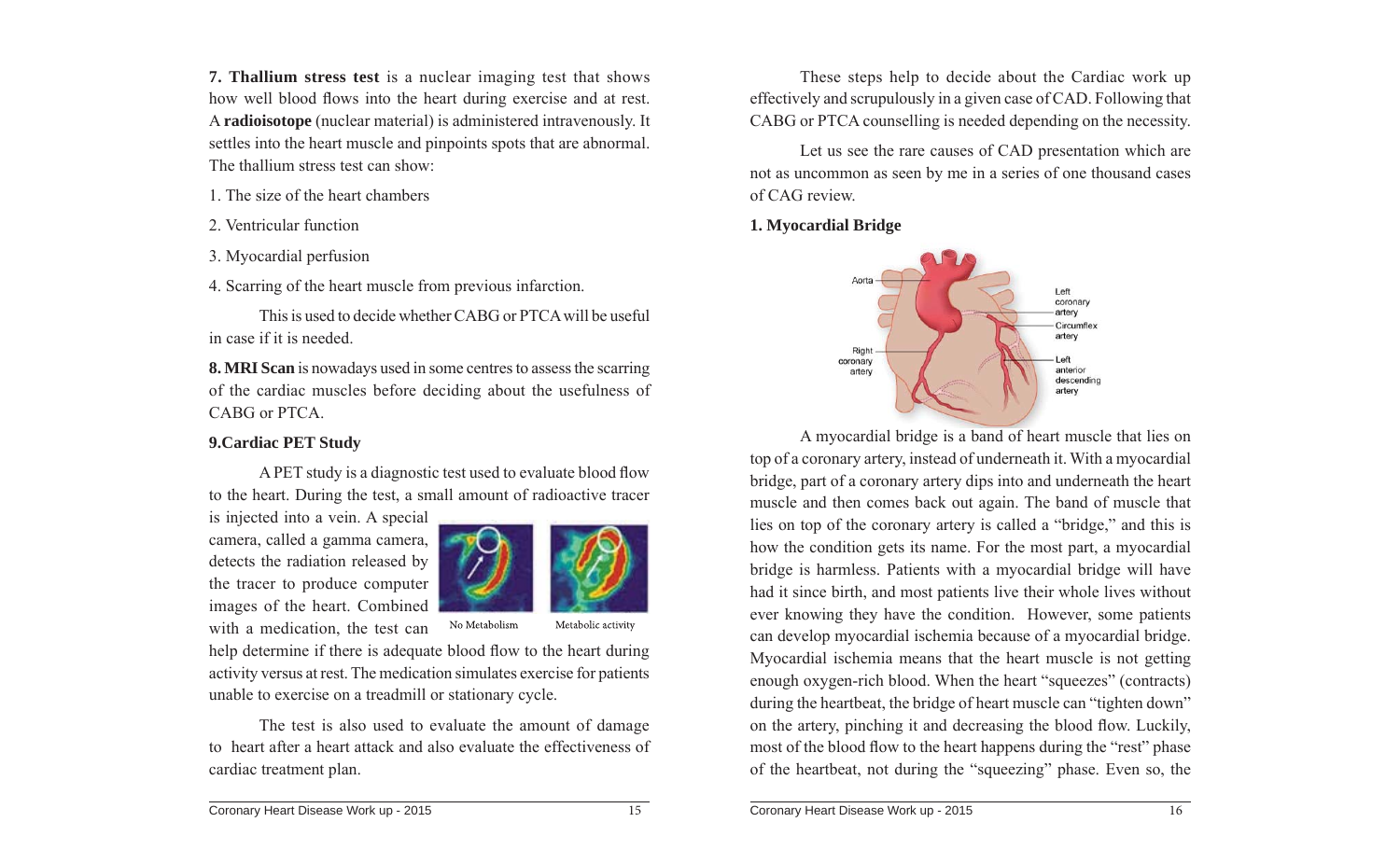tightening of the bridge on the artery can decrease blood flow to the extent that myocardial ischemia develops, especially during exercise or when the heart is beating quickly. Up to one-third of patients with a myocardial bridge do not have any symptoms, even if their hearts are not getting enough blood supply. If patients do have symptoms, they are most likely caused by the myocardial ischemia. Symptoms may include

- Chest pain
- $\bullet$  Tightness in the chest or a feeling of pressure or heaviness on the chest
- $\bullet$ Pain in the left arm or jaw
- $\bullet$ Shortness of breath
- $\bullet$ Fatigue

 It is best diagnosed by CAG by identifying "milking effect" or CT Coronary Angiography. In most patients, a myocardial bridge is not treated if it is not causing any symptoms. In patients with symptoms, medicines such as beta-blockers and calcium channel blockers are usually the first line of treatment. In rare cases, patients need surgery to relieve their symptoms. Surgery involves removing the bridge that is pressing on the coronary artery.

**2. Non-compaction cardiomyopathy (NCC), also called as spongiform cardiomyopathy,** is a rare congenital cardiomyopathy that affects both children and adults. It results from the failure of myocardial development during embryogenesis. Non compaction cardiomyopathy was first identified as an isolated condition in 1984 by Engberding and Benber. They reported on a 33 year old female presenting with exertional dyspnea and palpitations. Investigations concluded persistence of myocardial sinusoids (now termed non compaction).Common symptoms associated with a reduced pumping performance of the heart includes:

- $\bullet$ **Breathlessness**
- $\bullet$ Fatigue
- $\bullet$ Swelling of the ankles
- $\bullet$ Limited physical capacity and exercise intolerance

 Due to its recent establishment as a diagnosis, and it being unclassified as a cardiomyopathy according to the WHO, it is not fully understood how common the condition is. Some reports suggest that it is in the order of 0.12 cases per 100,000.

 This can be diagnosed with Echo followed by Cardiac MRI. CT Coronary Angiography helps in the diagnosis and I have diagnosed two cases in our work up using CT Coronary angiography after CAG being reported as normal.



**Treatment schedule in long term follow up after PTCA or CABG or medical management:**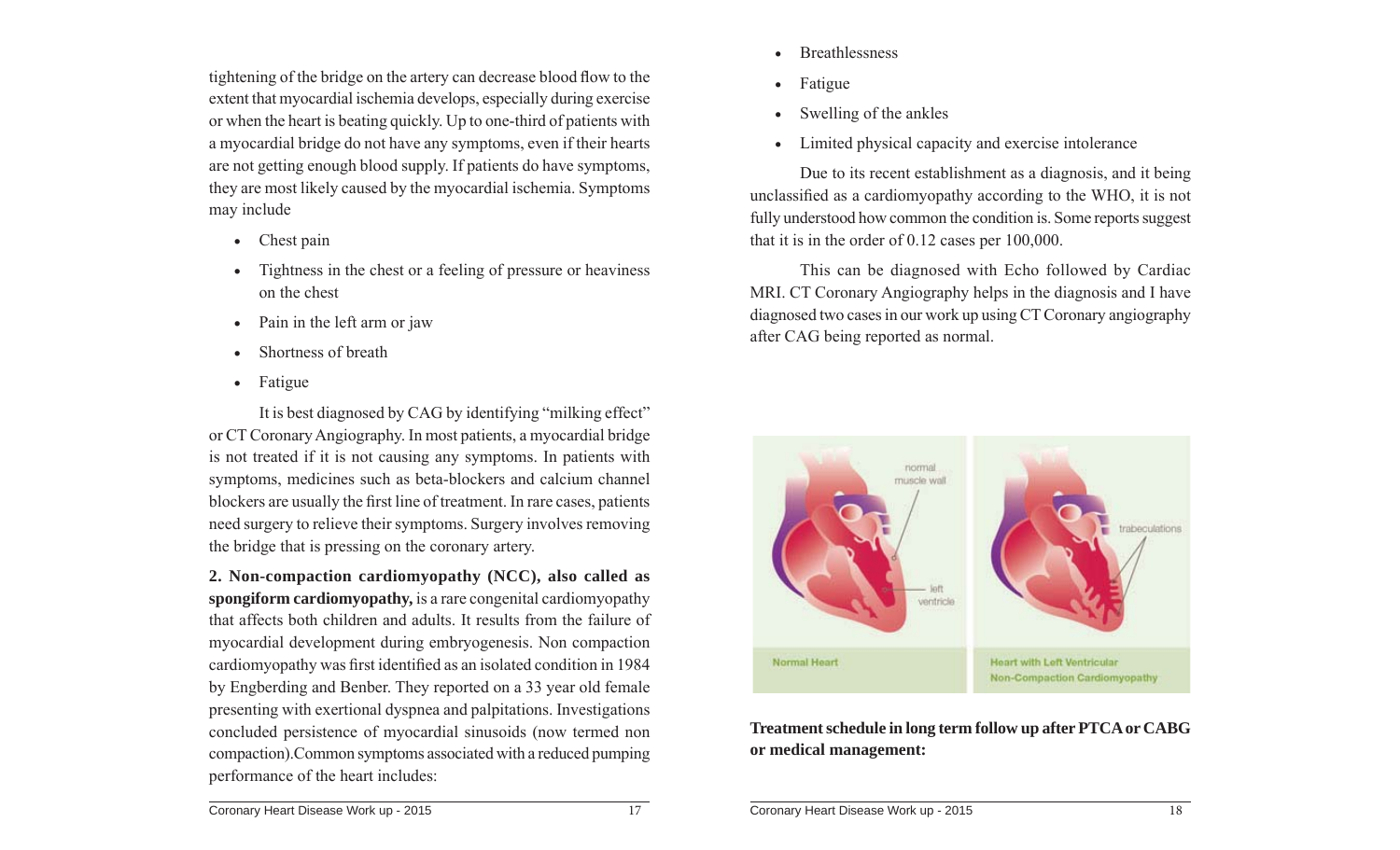The basic points to be remembered while prescribing in the above situations are not regularized in the world scenario. I have got a five points charter for prescription in these cases with scientific base.

- 1. Antiplate drugs namely Clopidogrel and or Aspirin in adequate doses depending on the situation along with H<sub>2</sub> receptor antagonist or PPI to prevent long term gastric problems. Newer version of antiplatelets like Prasugrel and Ticagrelor can be used depending on the necessity.
- 2. Depending on the heart rate, the rate limiting drug namely beta blocker preferably Metoprolol 25 to 50 mg twice daily only. No thrice daily as seen in number of prescriptions which are not the accepted schedule. Nebivolol can also be used as a once daily dosage. Ivabradine (Coralan) is nowadays used for the same purpose. In case of increase in heart rate needed , amlodepine can be used for associated hypertension.
- 3. The ACE inhibitor or ARB for cardiac remodeling as per the necessity like Ramipril or Perindopril (Coversyl).
- 4. The anti cholesterol and or antitriglyceride drugs commonly atorvastatin or resuvastatin and fenofibrate. The role of nicotinic acid in reducing Lipoprotein A is to be utilized whenever needed. No specific drug available for Fibrinogen reduction except a research drug from Siddha medicine which I am working out and found it useful in my patients and need a larger trial.
- 5. Nicorandil, Trimetazidine, nitrate drugs, Ranolazine and anti failure and anti arrhythmic drugs depending on the situation.

By following this five pronged strategy, most of the time patient's cardiac status can be well maintained. This is apart from

Coronary Heart Disease Work up - 2015

treatment for Diabetes Mellitus and Hypertension and any other systemic diseases, the patient may be suffering.

**Post CABG and PTCA follow up clinic:** Ideal way of follow up of post CABG and PTCA patients are yet to be established in Indian Cardiac centres including corporate hospitals is my observation. The follow up can be done by Physician trained in Cardiology or Cardiologist, so that the time factor for meeting Cardiothoracic Surgeon in Indian scenario can be avoided and also good counseling for regular activities, bowel movements to avoid strain to the heart and also family life resumption etc.The patients, instead of being given pamphlets in English regarding follow up instruction or in vernacular language, DVD or VCD to highlight the follow up in vernacular language will help even the uneducated and village people.

#### **Preventive methodology:**

 The following factors are playing a major role to play in the development of CAD and effective steps related to modifying their role play helps in the prevention of CAD. The factors are not elaborated and only enumerated due to the basic topic being cardiac work up. This is apart from the factors described in detail above.

#### **Ten Commandments for prevention of Myocardial Infarction:**

- 1. Smoking
- 2. Alcohol
- 3. High cholesterol levels, High LDL Cholesterol level (High Triglycerides level and low HDL cholesterol level)
- 4. Diabetes Mellitus
- 5. Hypertension
- 6. Obesity
- 7. Unhealthy food habits-eating high fatty and salty foods
- 8. Physical inactivity
- 9. Mental Stress
- 10. Genetics-Family History

All these factors need modification for avoiding CAD.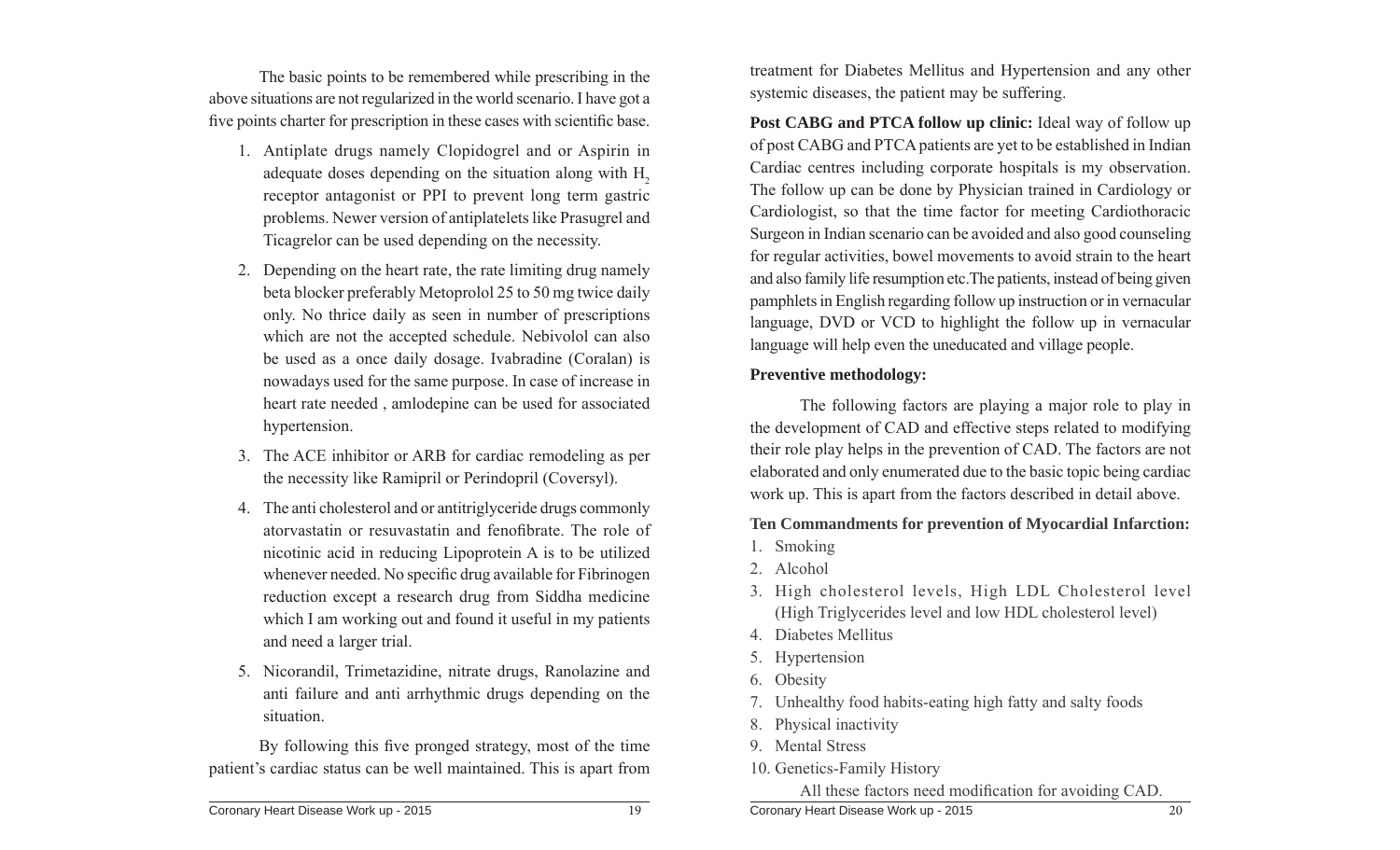#### **Advice to patients:**

 Cessation of smoking and abstinence from alcohol is a must for avoiding CAD and also after CABG or PTCA. Persons with these two habits developing AMI between 30 to 40 years is my regular observation. Control of Diabetes, Hypertension and dyslipaedemia can be done with the armamentarium of excellent drugs available today. Obesity is to be prevented among children and to be treated vigorously in adults. Avoid unhealthy food habits and do physical activity in the form of walking for 30 minutes at least five days a week. Mental stress can be reduced by proper planning of daily activities as well as doing pranayama, meditation and if possible yogasanas. Genetics cannot be modified presently but can be conquered in the case of CAD by following other commandments. Have a heart attack free life by following these things regularly.

 The use of Palm oil for cooking purposes in India especially people who are not doing manual work, the risk of CAD is more, is my observation. The same way people who eat the meat of cows are also more prone even in younger age group and that too in women is a notable information for the prevention of CAD in Indian Context.

#### **Conclusion:**

 A book can be written on the same and I have made it as simple and practical for easy reading and follow up by every medical practitioner irrespective of their qualification to do the best for the dreaded and dangerous disease of the century not to play havoc with the life of human race. A seminar module to highlight this information to the Medical practitioners and Physicians is available and can be utilized by those who are interested.



#### **1. Right Coronary Artery and development of AMI**

 The three coronary arteries are important for the blood supply to the heart. LMCA is the life line of heart circulation. If it is affected, the possibility of sudden cardiac arrest and the sudden death is a well known phenomenon in cardiology. While going through more than 1000 coronary angiograms, it has been noted that whenever there is a small RCA, there is a definite clinical presentation of CAHD in the form of AMI- non fatal or fatal depending on the affection of the other coronary arteries. When the RCA is normal in size or bigger, in spite of some block in the other vessels, the clinical presentation will be minimal. The deciding factor for the clinical presentation in most of the patients with CAHD is related to RCA size as well as pathology, is the new finding, I have noted while going through patients' CAG. So, my hypothesis is whenever RCA is smaller or diseased , there should be effective ways of preventing AMI in that particular patient. This has got a predictive value related to AMI. It is new information in Cardiology and especially related to AMI.

#### **2. Markers of CAHD-Dr.S.Shanmugam's Theory of predictability of CAHD**

Coronary Heart Disease Work up - 2015 22 In the biochemical prediction of CAHD and its severity, there are two formulas have been found out as new. Apart from the formula of five which is described in this book already, the first formula - there is another combination noted as the experience in CAHD grows, namely the combination of increase in Total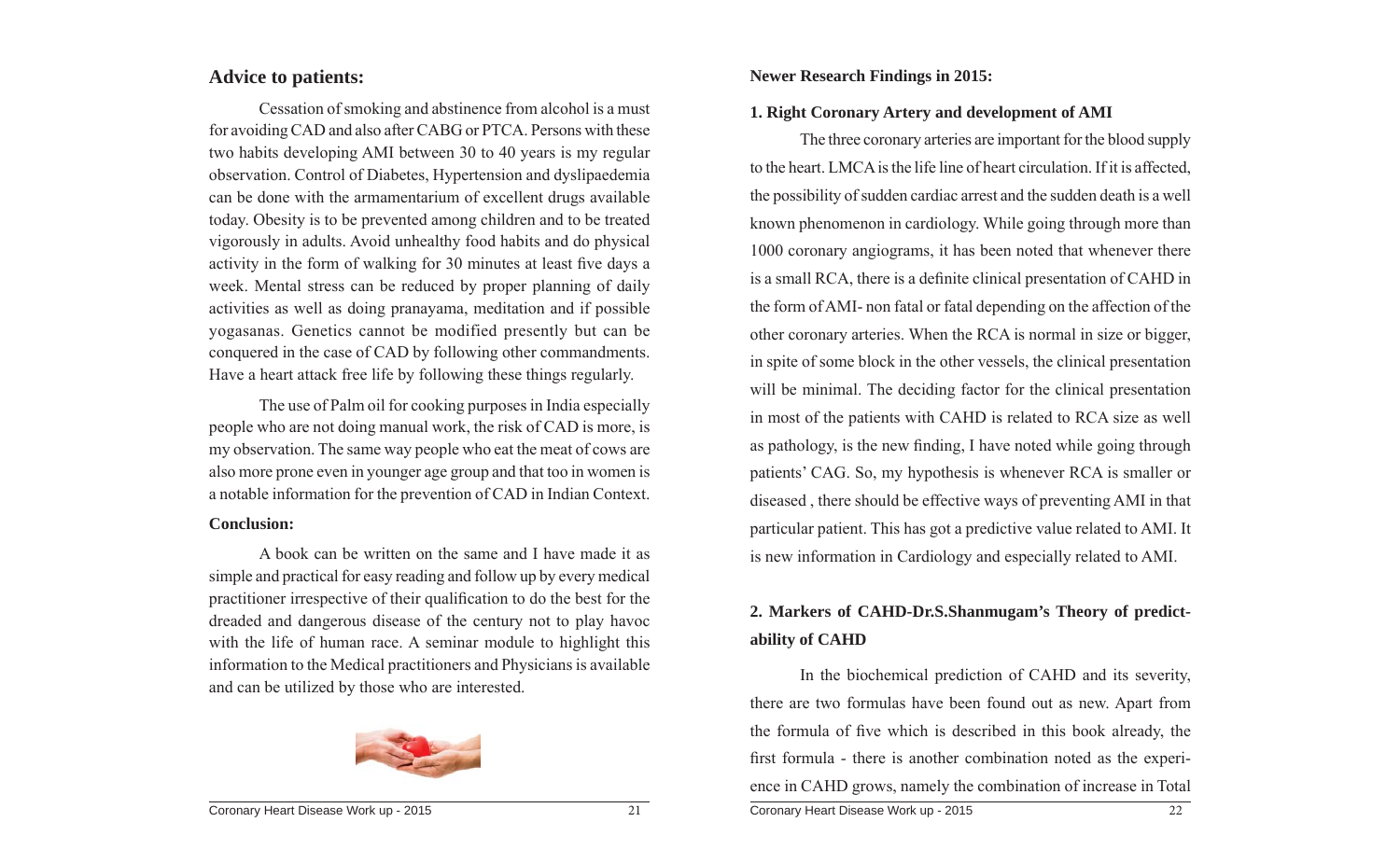cholesterol, Triglycerides and LDL cholesterol when combined, the chances of high risk CAHD is noted in all the patients dealt. The second formula is already there namely low HDL level. What is surprising is, that may be the only finding and usually when the level of HDL is lower than 30 and the CAHD severity is more in spite of every other parameter of predictive value is normal.

So, we have got three formulas namely

- 1. Dr.S.Shanmugam's formula of prediction of CAD using five blood markers namely 1.increase in Triglycerides 2. Low HDL Cholesterol 3. Increase in platelets 4. Increase in Lipoprotein A and 5. Increase in Fibrinogen- Pancha predictability
- 2. Increase in Total cholesterol, Triglycerides and LDL cholesterol- Triad predictability
- 3. Low HDL level- Unique predictability.

 Any one of the above three criteria will predict the severity of CAD. So, by doing the above blood markers one can predict the possibility of severity of CAD and in turn developing AMIsevere or moderate or mild. This will be useful even in cases of TMT negative chest pain.

3. Dissection as a cause of CAHD is rare but is noted with only four patients out of the one thousand CAG studies analyzed. Only males were noted and not females as suggested in the literature.

A **coronary artery dissection** (also known as **spontaneous coronary artery dissection** or **SCAD**) is a rare, sometimes fatal traumatic condition, with eighty percent of cases affecting women. The coronary artery develops a tear, causing blood to flow between the layers which forces them apart. Early studies of the disease placed mortality rates at around 70% but more recent data indicate this figure may be closer to 18%. The symptoms are often very similar to those of myocardial infarction (heart attack), with the most common being persistent chest pain.

 There is evidence to suggest that a major cause of spontaneous coronary artery dissection (SCAD) is related to female hormone levels, as most cases appear to arise in pre-menopausal women, although there is evidence that the condition can have various triggers. Other underlying conditions such as hypertension, recent delivery of a baby, fibromuscular dysplasia and connective-tissue disorders (e.g.,Marfan syndrome and Ehlers-Danlos syndrome) may occasionally result in SCAD. There is also a possibility that vigorous exercise can be a trigger. However, many cases have no obvious cause. Sometimes while doing PTCA, patient may develop dissection which was noted in one of our cases.

 Coronary artery dissection results from a tear in the inner layer of the artery, the tunica intima. This allows blood to penetrate and cause an intramural hematoma in the central layer, the tunica media, and a restriction in the size of the lumen, resulting in reduced blood flow which in turn causes myocardial infarction and can later cause sudden cardiac death.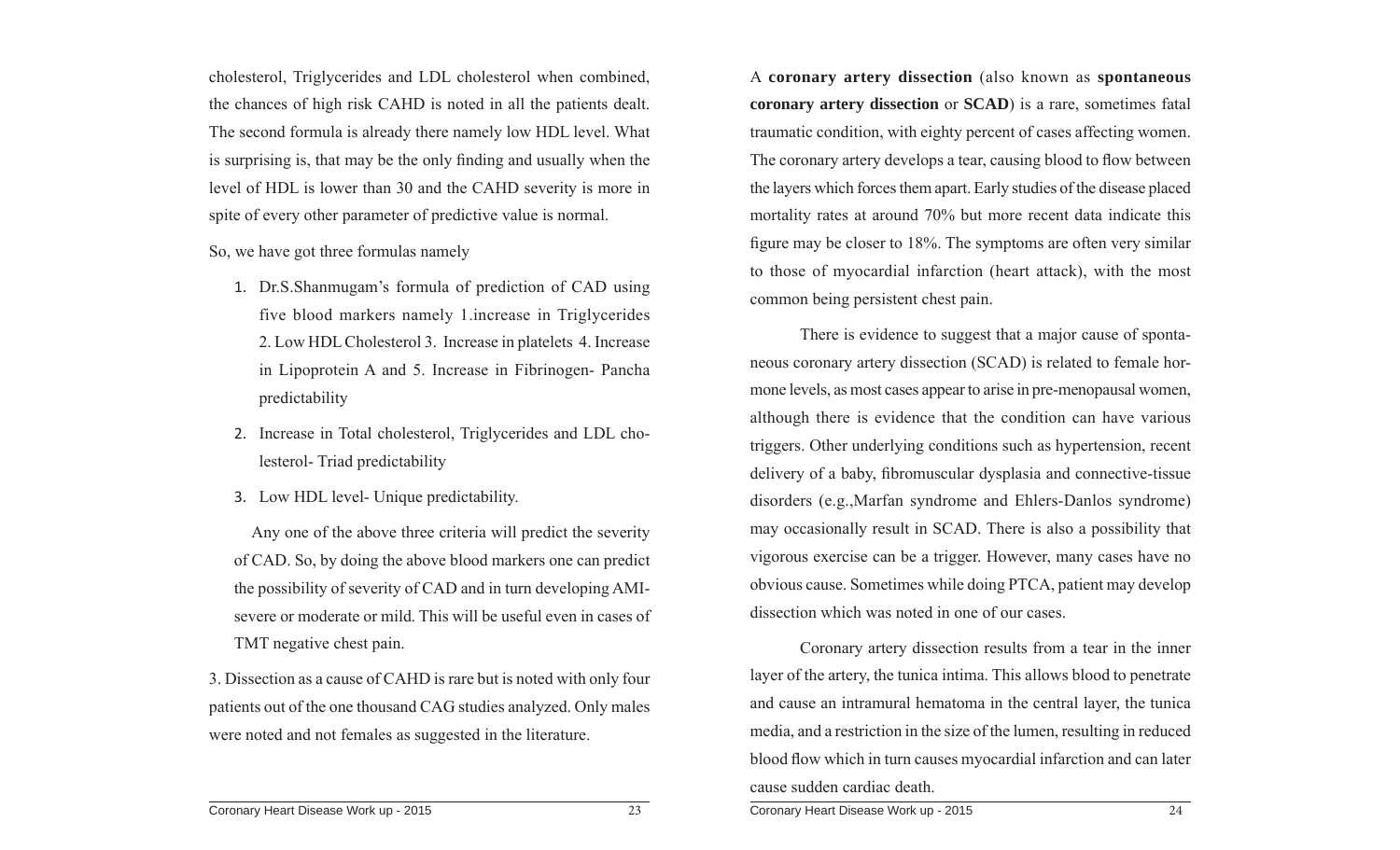A selective coronary angiogram is the most common method to diagnose the condition, although it is sometimes not recognised until after death.Intravascular ultrasound (IVUS) is also used as it is able to more easily differentiate the condition from atherosclerotic disease.

 Treatment is varied depending upon the nature of the case. In severe cases, coronary artery bypass surgery is performed to redirect blood flow around the affected area and thrombolytic drug therapy are less invasive options for less severe cases.



4. In Myocardial bridging, because of the shearing effect due to pressing in the particular area, there is a possibility of development of thrombosis in that area and so AMI can develop. The mechanism of development of AMI in myocardial bridging is not out of pressing but out of shearing effect is made out by me.

 In a case of 17 year old boy, initially he presented with VPCs. He was worked out with TMT also. No positive finding. But patient developed full blown AMI within a month. Whether TMT has increased the shearing effect in the vessel in question is to be answered.

5. So, in young people presenting with VPCs, think about the possibility of myocardial bridging. By doing CT Angiography it is possible to help the patient earlier without going for AMI as in the case above quoted.

#### **6. Role of collaterals- Natural CABG**

 The decision regarding the treatment whether urgent PTCA or CABG is required or the procedures are required later or not at all can be made by observing an important component in CAG namely development of collaterals. This particular so called natural bypass surgery equivalent is not taken at the moment by any cardiologist or cardiothoracic surgeon throughout the world. After analyzing cases when there is a total cut off of the vessels, the patient has not developed any urgent symptomatology because of the development of collaterals noted in CAG is the observation which will be very much useful in developing countries like India where the resource is limited and also when there is no possibility of going for the procedures because of lack of money or physical restriction or viability question related to myocardium. This observation can be used to develop drugs which will help to develop natural collaterals to help the people who cannot undergo CABG.



*In response to endurance exercise training (such as running, bicycling, swimming, and hiking), blood fl ow is increased, which leads to a conversion from capillaries into collaterals.*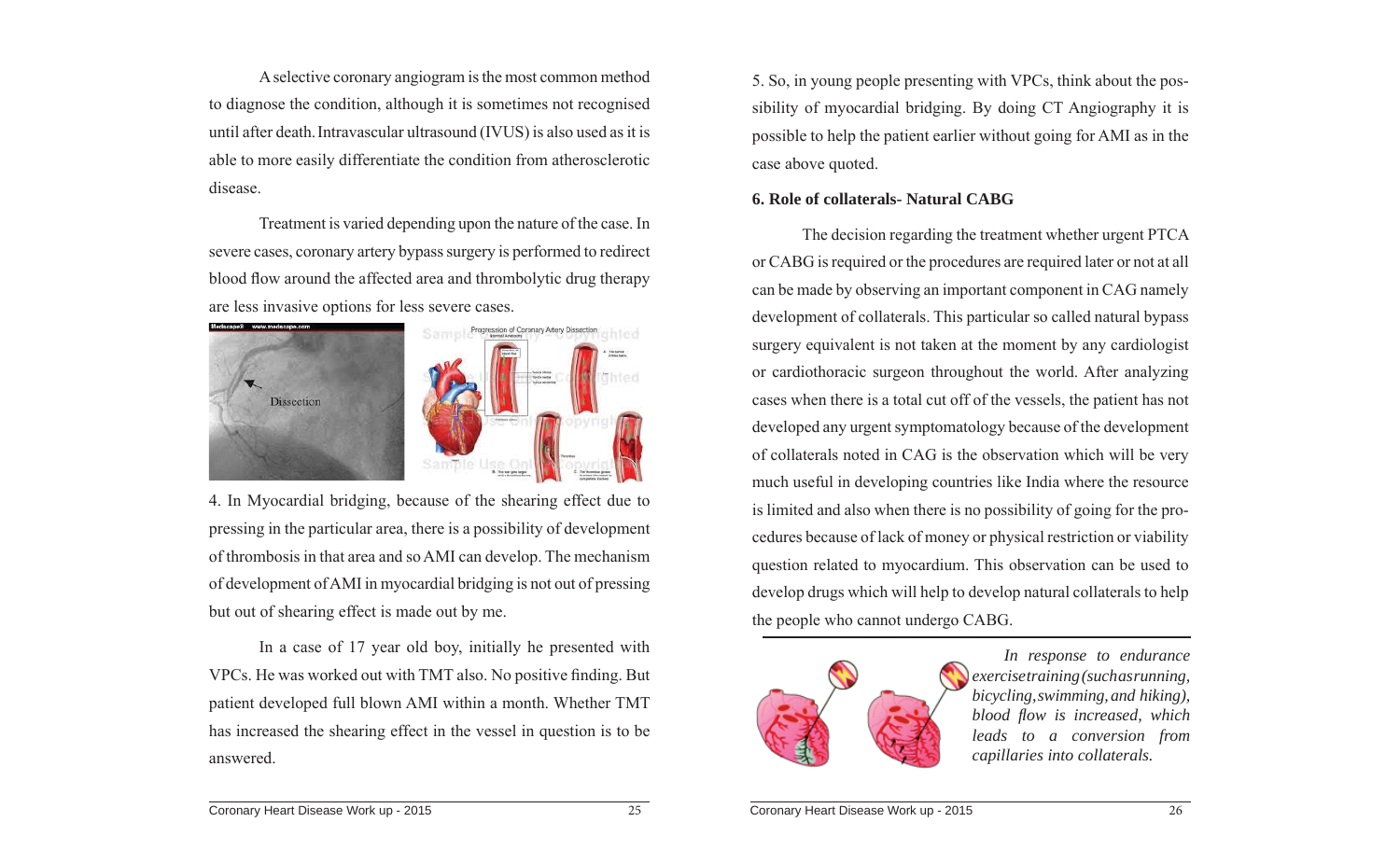#### **Dr.S.Shanmugam's contribution to Cardiology**

#### **Special mention:**

**Teaching stethoscope**: Using two sets of earpieces, a stethoscope for teaching purpose was created in 1983 and published in JAPI in December 1986 as "Teaching Stethoscope- Revisited". Presented as an award session paper in Dr.D.P.Basu award for Cardiology-APICON 87 at Madurai. The first person in the world to coin the word **"Teaching Stethoscope".**



**Desk Top Echocardiography**- a book under preparation.

**International trends in Hypertension** –Commentator on articles –France (2000&2001)-one among four Indians, only one from South India.

**Travel grant :** 15<sup>th</sup> International Society of Hypertension meeting, Melbourne, Australia [1994].

> 19th Annual Conference of Japanese Society of Hypertension-Japan -1999.

**Mitral Valve Prolapse Syndrome:** 

 Association with Hypertension-Sixth European Congress on Hypertension, Milan, Italy-1993-abstract published; Sudden death among athletes- 2000 Pre-Olympic Medical congress - Australia-2000-paper accepted for presentation.

**Carotid Hypertension:** a new form of hypertension - Fifth European Congress on hypertension - 1992 - paper sent.

**International Conferences attended :**World Congress on Coronary Heart diseases- Mumbai-1990- Ildamen (Oxyfederine) –Poor man's streptokinase;MSD Award of International society of Hypertension [1994] - Member of International Society of Hypertension-one among the five Indians;15<sup>th</sup> Scientific Meeting of International Society of Hypertension at Melbourne, Australia- March 1994;9<sup>th</sup> International Conference on Hypertension in Pregnancy-Sydney, Australia-March 1994-Eclampsia- a theory; 19<sup>th</sup> Annual Conference of Japanese Society of Hypertension-Japan -1999-paper accepted for presentation.

**Author of "Heart Attack prevention" in Tamil for public-2004.**

#### **Research in PTCA or CABG prevention:**

**Using a siddha drug, a trial is on related to avoiding CABG or PTCA and also to prevent further progression of atherosclerosis in CABG or PTCA undergone patients who are TMT positive.**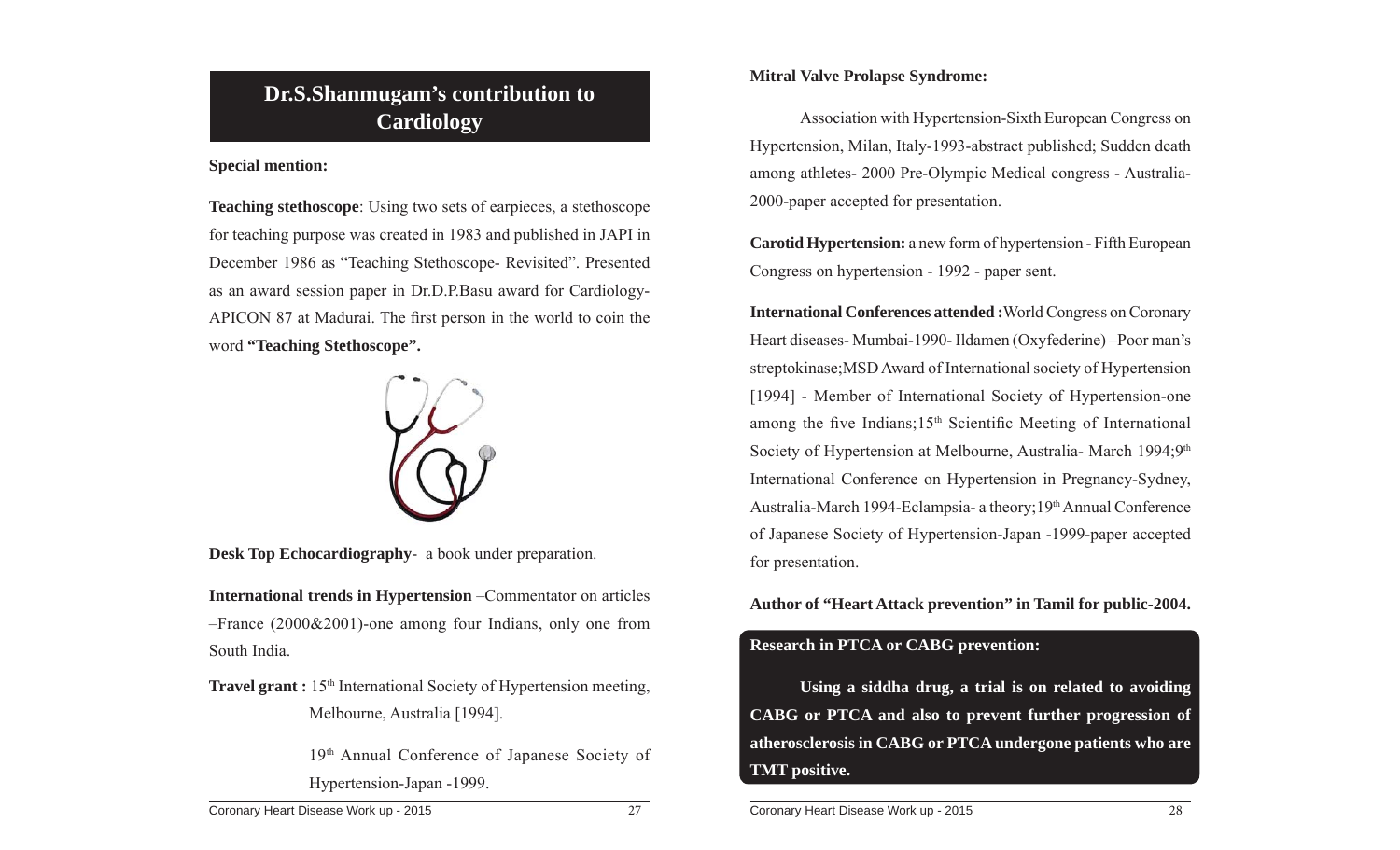#### **Dr.S.Shanmugam's contribution**

On July 22, 1997 ,with patent no:5,650,598 an United States Patent,in which Dr.S.Shanmugam's article was mentioned in the nonpatent citations as " Shanmugam.S.Teaching Stethoscope revisited.J.A.P.I;34.892.1986.This is a recognition for this research at the international level.

#### **ARTERIAL STETHOSCOPE ( NEURO DIABETOLOGY STETHOSCOPE)**

*New Invention? Discovery?*

 On October 2, 2015, a new idea of developing an auscultatory method of arteries specially carotid arteries auscultation which is commonly used in neurology practice as well as auscultation of peripheral arteries which are very much relevant in Diabetology practice has been developed. The instrument is ready and will be applied for patent. It is the first of its kind in medical auscultation. This will help to identify the narrowing and or occlusion of the arteries at the bed side and will make the investigation using Doppler study better.



P.G.P in Diabetology (Johns Hopkins University, U.S.A), Diagnostic, Preventive and Echo Cardiologist & Diabetologist, Researcher in New Methodologies in Medicine, Geeyes Diabetes and Hypertension Research Centre, Research Centre for Undiagnosed & Rare Diseases, Thirunelveli,Tamil Nadu, India.



Dear Doctor,

 As a learned person it is your duty to look after your life's longevity by taking care of your heart's health. You would have come across info on even a Cardiothoracic Surgeon had sudden death due to LMCA block at the age of 63 years recently. This sort of events can be predicted earlier so that anybody can avoid such situation which will be a loss to the family as well as society.

 To have prediction of heart related events especially Acute myocardial infarction, I have developed a theory which is described in this Coronary Heart Disease Workup-2015 and will be useful to you personally as well as to your near and dear and patients. Use these proven formulas and make your heart healthy. If you need more details on the same please contact me. Have a long happy life with healthy heart. **Dr.S.Shanmugam, M.D.**, PGDHSc (Echocardiography),<br>
P.G.P in Diabetology (Johns Hopkins University, U.S.A),<br>
Diagnostic, Preventive and Ehot Carlolologist & Diabetologist,<br>
Researcher in New Methodologies in Medicine,<br>
Gre

Best wishes thanne Dr.S.Shanmugam,M.D

Coronary Heart Disease Work up - 2015 **29** and the coronary Heart Disease Work up - 2015